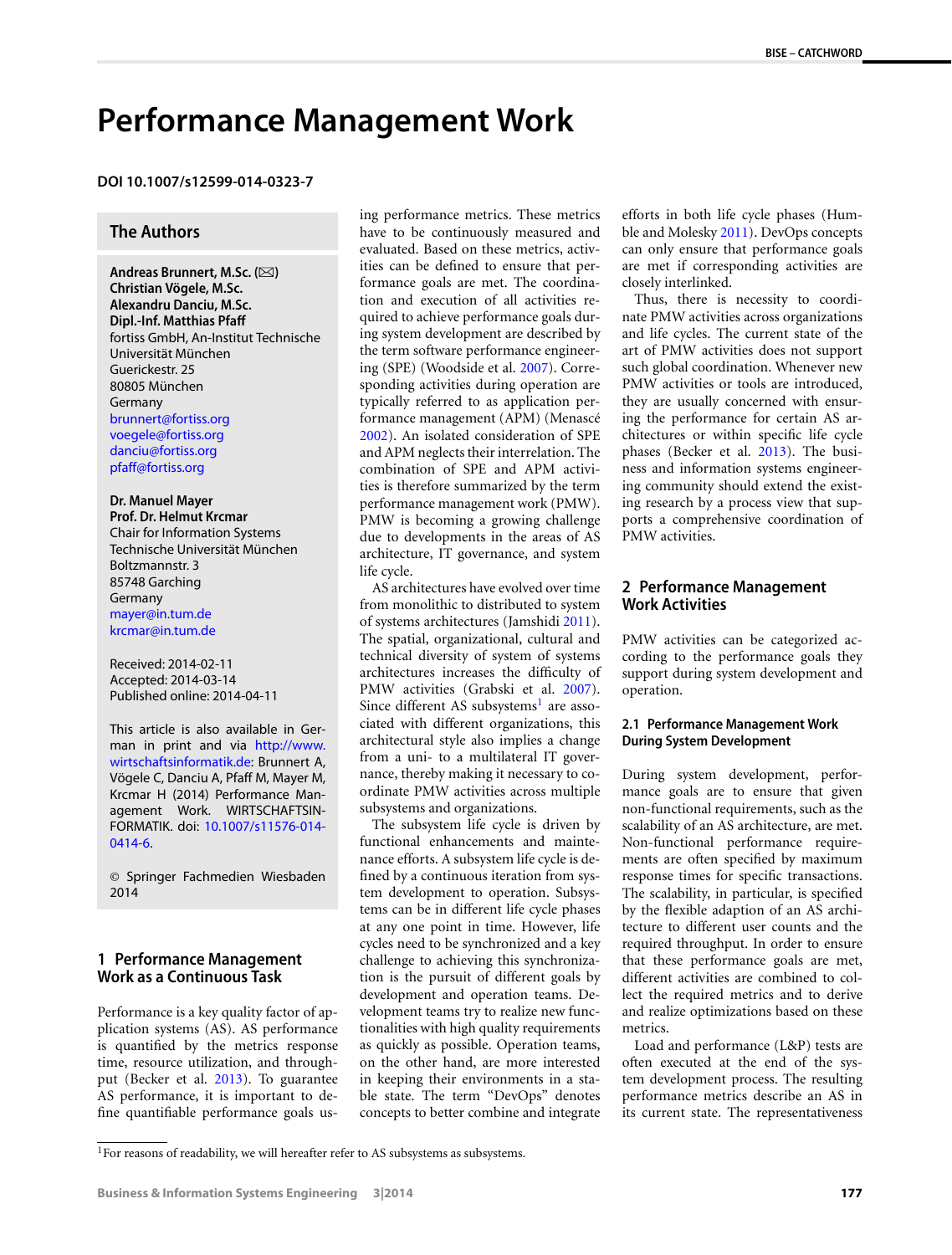of the collected performance metrics depends on whether or not a test system is comparable to a corresponding production environment. Executing representative L&P tests is a huge challenge in practice because the organizational separation of subsystems makes it difficult to access representative instances of dependent systems.

For detailed performance analysis in the early phases of the system development process, activities such as code analysis, profiling, or an instrumentation of the source code are used. The validity of performance metrics collected using these activities is often limited because only subsystems can be analyzed which often have different configurations compared to their target environments.

The activities presented so far are combined in the SPE methodology (Woodside et al. [2007\)](#page-2-1). Additionally, SPE supports system development by introducing performance models. Performance models can predict the performance of a system based on its software designs. To improve the predictions, these models can be enhanced with performance metrics collected during the system development process. Performance models are not yet in widespread use in industrial practice (Koziolek [2010\)](#page-2-6) because the effort of modeling currently outweighs its benefits.

# **2.2 Performance Management Work During Operation**

The primary performance goal during the operation phase of an AS is to ensure that service-level agreements (SLA) are met. SLAs can be specified by any combination of the performance metrics response time, throughput, and resource utilization. Monitoring systems are used to continuously collect these metrics. These systems allow operations staff to get an up-to-date view of the current situation and to evaluate if SLAs are met.

Furthermore, new systems are introduced that automatically analyze performance metrics collected by monitoring systems to reconfigure AS before SLA violations occur. An example for such systems is the dynamic resource allocation in virtualized environments (i.e. cloud infrastructures). The use of such systems can increase the flexibly of organizations while providing new applications and services. Should SLA violations occur, new soft- and/or hardware can be added to an AS.

Not all AS architectures can be scaled elastically (Vaquero et al. [2011](#page-2-7)). Moreover, virtualization cannot guarantee that an AS behaves consistently over a period of use. The reason for these behavior differences is the concurrent access of multiple AS to shared IT resources. Therefore, one of the main research directions in the performance field is to explore approaches that improve the dynamic resource allocation. Other important topics in this research area are scalable AS architectures and runtime prediction models (Becker et al. [2013](#page-2-0)).

Another goal of PMW activities in the operation phase is the coordination and control of continuous changes introduced into production systems. It is essential to evaluate the performance impact of any alternations (i.e. hard- or software changes) before they go into production. Since larger changes are often carried out in separate change projects, all activities mentioned in the system development phase are of relevance.

# **3 Future Developments, Capabilities, and Application Areas**

A look at existing approaches reveals that these individual activities need to be integrated to meet performance goals. If performance is not considered during system development, it can also not be guaranteed during operation. Additionally, experience from the operation phase is necessary for making informed performance predictions. This is especially the case in early system development phases. A process-oriented view, which combines all activities required to fulfill performance goals, is still missing. The following sections, therefore, present integration options of PMW activities from the AS architecture, IT governance, and system life cycle perspectives.

#### **3.1 Integrating Individual Activities**

To integrate PMW activities from the AS architecture and IT governance perspectives a mapping of subsystems and PMW activities to organizational units is necessary. In the context of crossorganizational IT value-added chains, possibilities need to be investigated to coordinate and integrate PMW activities of different organizations. A basic requirement for such integration is to enable the interchange of performance metrics across subsystems (Schmietendorf [2001](#page-2-8)). To simplify this exchange, independent methods and tools need to be combined from a technical as well as an organizational perspective. The results of research in this area are environments and process models for monitoring, analysis, and optimization of system of systems architectures.

Integrating the system life cycle and AS architecture perspectives supports PMW activities from the requirements phase to the operation phase. In order to achieve this goal, approaches for designing the transition between life cycle phases need to be identified. Storing and transferring information between different life cycle phases is a considerable challenge; the feedback cycle between these phases should be automated in an effort to address this challenge.

The integration of the IT governance and system life cycle perspectives addresses the organizational framework for PMW activities. It is important to determine which competences are required for this integration in organizations. A new competence profile should be defined that addresses the processes and tools to ensure that performance goals can be met. As performance is a key quality factor of AS, an integration of this competence profile into the European e-Competence Framework should be attempted (EU [2013](#page-2-9)). Additionally, an investigation should be undertaken as to how the rights and responsibilities of different organizational units can be represented throughout the system life cycle and how PMW activities can be integrated into the IT service management of an organization.

#### **3.2 Capabilities and Application Areas**

An increased integration of PMW activities creates new application areas. An example is the description of the resource requirements of AS. Such resource descriptions help to refine accounting models for internal and external IT providers (Brandl et al. [2007](#page-2-10)). Thus, hardware, energy, licensing, and administration costs can be allocated to the organizational units creating these costs. Additionally, transparency of the resource demands helps to reduce these costs in total. Hence, integrated PMW activities support cross-organizational investment and purchasing decisions for complex system of systems architectures. A transparency